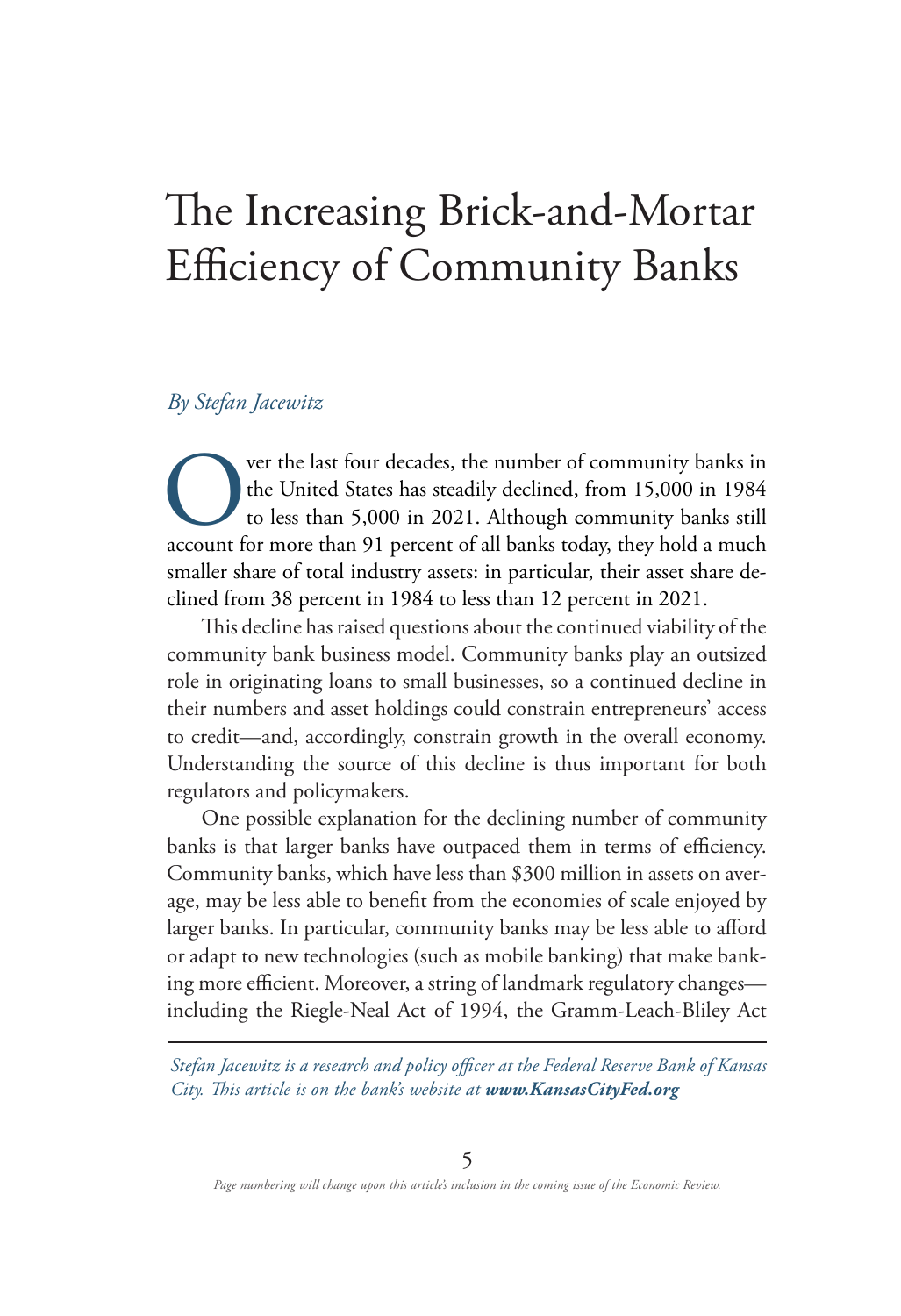of 1999, and the Dodd-Frank Act of 2010—may have supported an efficiency advantage for large banks, either by removing restrictions on size and activities or by imposing a fixed regulatory burden that large banks can more easily absorb.

In this article, I examine how the efficiency of community banks has changed since the 2008 global financial crisis. I find that community banks have in fact seen substantial *improvements* in efficiency, partially attributable to a relative decline in their brick-and-mortar expenses. Moreover, community banks have been able to reduce their brick-and-mortar expenses relative to income, even as the average number of branches per bank has increased from about 5.5 in 2010 to about 6.5 in 2021. My results suggest that although business models, capital, and the size and quality of assets still matter to banks' overall efficiency, community banks have made and continue to make meaningful gains even as their numbers decline and the mode of banking shifts from being from being branch based to internet and mobile based.

The remainder of the article proceeds as follows. Section I discusses how community banks and efficiency ratios are defined. Section II describes the methodology and provides the key results from a regression analysis showing that community banks have increased their efficiency via a reduction in their brick-and-mortar expenses relative to their income.

#### **I. Community Bank Efficiency**

Loosely, a community bank is a "traditional" bank in that it makes loans, funds those loans by taking retail deposits, and operates primarily within a delimited community. Community banks often rely on local clientele, which allows them when making loan decisions to use "soft information" gathered about borrowers through relationships in addition to "hard information" such as credit scores or other financial data (Elyasiani and Goldberg 2004). Relying on relationships gives community banks a comparative advantage in lending to relatively opaque borrowers like small businesses. In fact, around 78 percent of small banks make almost all their commercial and industrial loans to small businesses, compared with less than 12 percent of large banks (FDIC 2018).

Importantly, there is no universally accepted definition of a community bank. A common definition is based on asset size, using a cut-off of \$10 billion in consolidated assets. However, I follow the definition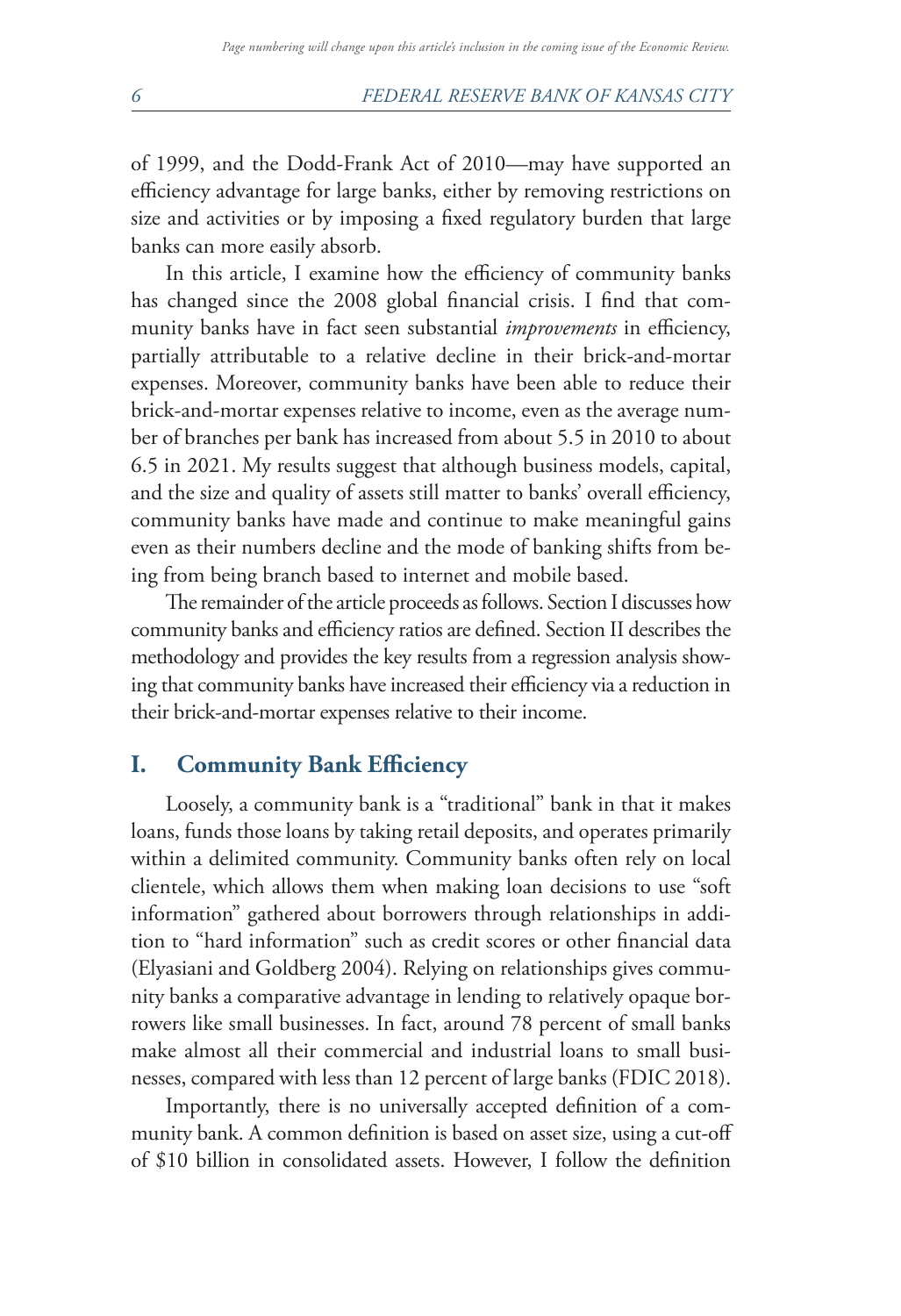<span id="page-2-0"></span>used by the Federal Deposit Insurance Corporation (FDIC), which uses a more rigorous definition of a community bank based not only on asset size but also on loan portfolio composition, deposit composition, branches, geographic footprint, and other characteristics (FDIC 20[1](#page-15-0)2).<sup>1</sup>

Some of the characteristics of community banks may necessarily place them at an efficiency disadvantage relative to large commercial banks. For example, the smaller asset size may make them less able to invest in technological improvements. Indeed, Berger and DeYoung (2006) show that technological advancement led to geographical expansion in banks. Likewise, in examining internet banking (the precursor to mobile banking), DeYoung, Lane, and Nolle (2007) find that the adoption of this new technology was positively associated with community bank performance.

One common way to measure bank efficiency is through the "efficiency ratio," which represents a bank's spending on operations as a portion of its income.<sup>2</sup> Higher efficiency ratios imply that a bank is less efficient overall. Although there are many slightly different definitions of the efficiency ratio, most share the same basic conceptual framework. I follow the definition from the Federal Financial Institutions Examination Council's (FFIEC) Uniform Bank Performance Report and measure efficiency ratios as total overhead expenses as a percentage of net interest income plus noninterest income. As measured by this efficiency ratio, community banks tend to be less efficient than noncommunity banks. On a per-bank level, the average efficiency ratio for community banks is around 68 percent compared with 63 percent for noncommunity banks.

The current efficiency disadvantage for community banks is not new. Larger banks have a long history of being more efficient than smaller banks, at least as measured by the efficiency ratio. Panel A of Chart 1 shows aggregate efficiency ratios for community and noncommunity banks—that is, total expenses for each group of banks divided by total income for those same groups—while Panel B shows the average efficiency ratios for banks in the same groups.

 Both the aggregate and average efficiency ratios for noncommunity banks are smaller than those for community banks, illustrating large banks' efficiency advantage over time. Moreover, both measures of efficiency ratios show that community banks have become steadily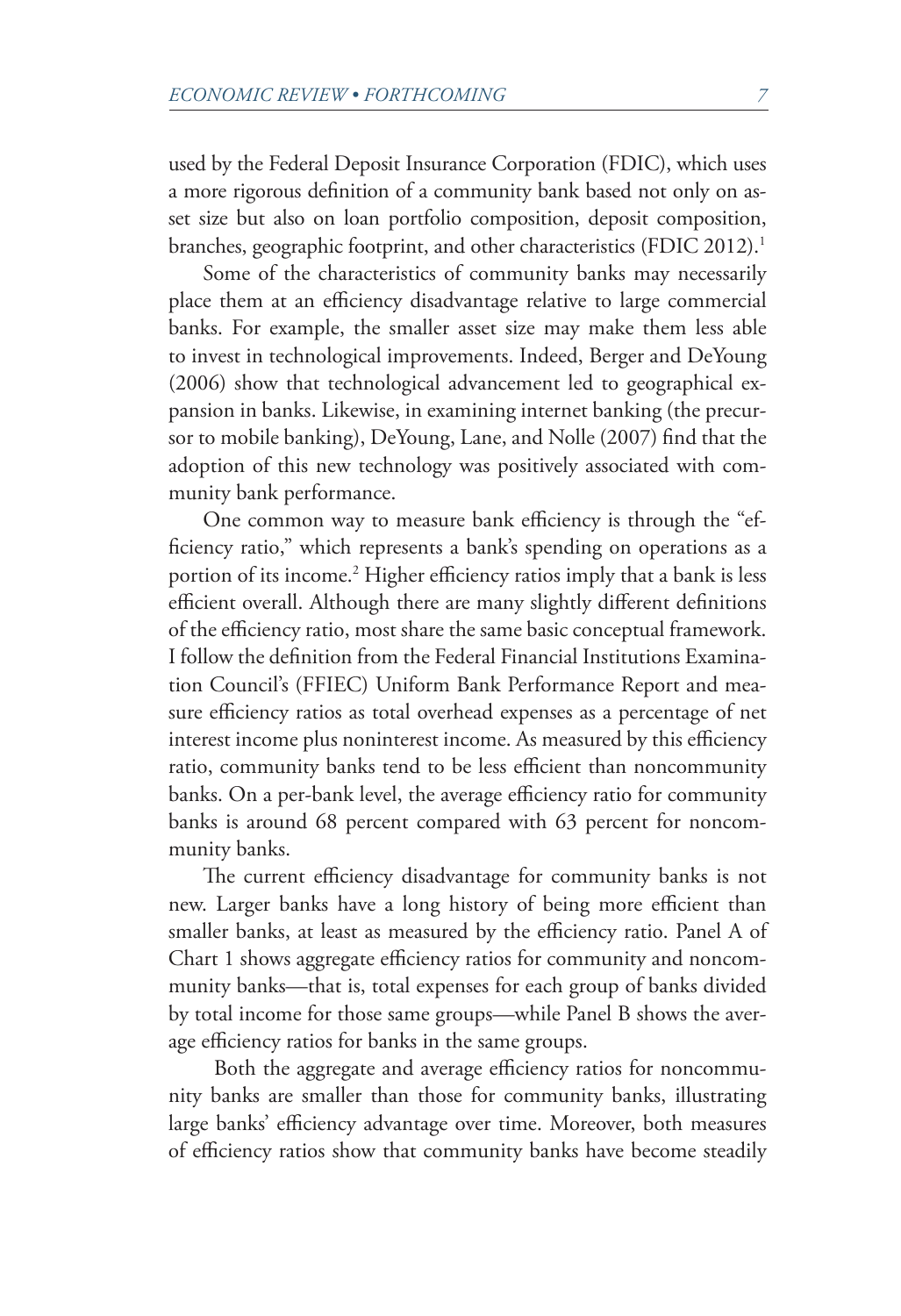

### *Chart 1* Community and Noncommunity Bank Efficiency Ratios

more efficient since 2010. However, the aggregate and average efficiency ratios for noncommunity banks (green lines) deviate in Panels A and B of Chart 1, reflecting that especially large banks can distort aggregate measures of efficiency. Given the heavily skewed distribution of assets in the industry toward a few very large banks, the aggregate efficiency ratio for noncommunity banks is strongly dependent on the largest banks. Therefore, for a more representative view of bank-level ef-

Sources: FDIC, Federal Financial Institutions Examination Council (FFEIC), and author's calculations.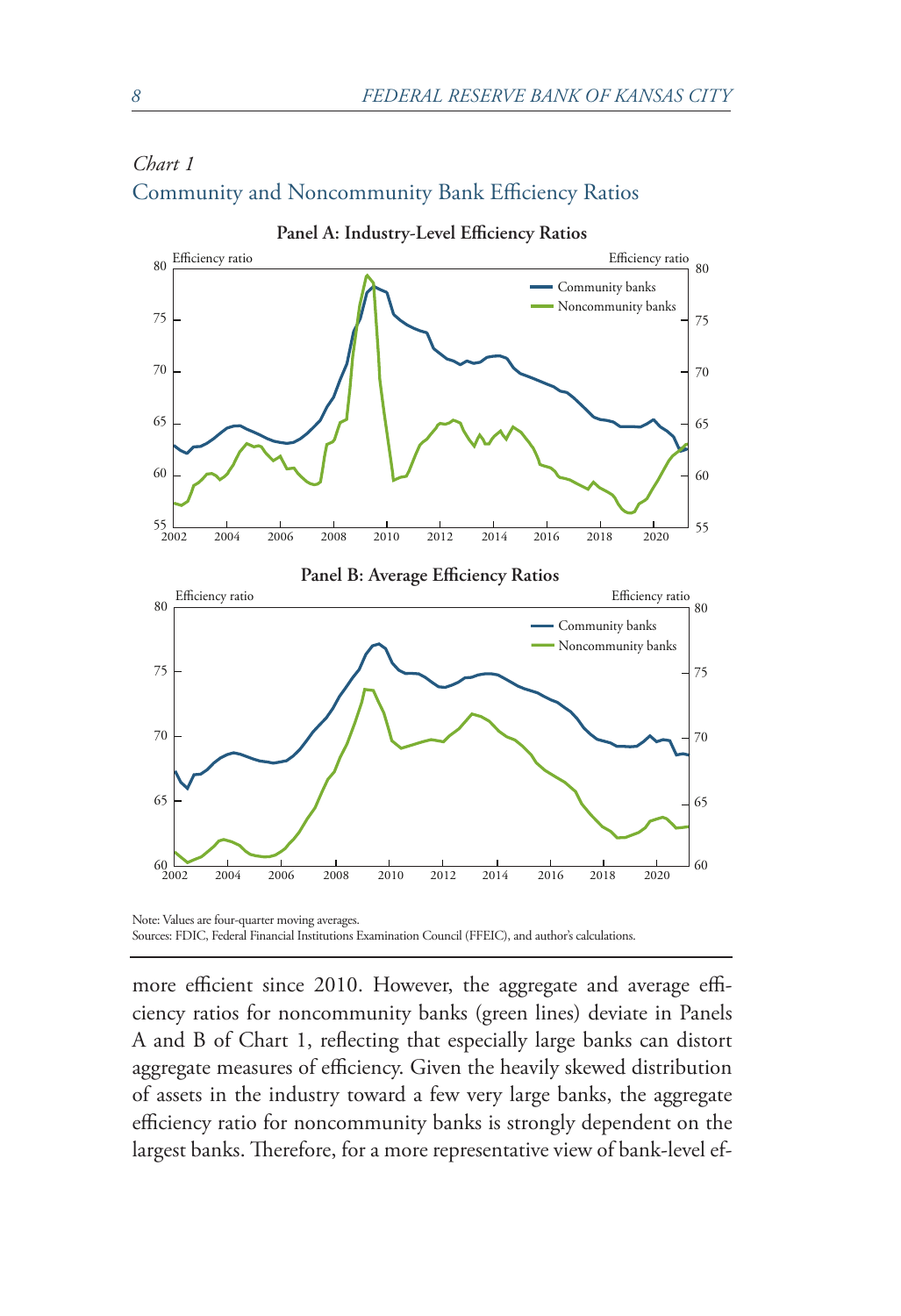*Chart 2*



ficiency, I focus on the average efficiency ratio rather than the aggregate in the subsequent analysis.

Although small banks have, on average, been generally less efficient than larger banks for decades, this disadvantage was partially offset by small banks' relatively higher interest income. For instance, Jacewitz and Kupiec (2012) find that community banks' efficiency ratios relative to larger banks is affected by community banks' advantage in net interest margins. Chart 2 shows that net interest margins, which measure banks' interest income less interest expenses, have been consistently higher at community banks since 2004. This is perhaps unsurprising, as smaller banks' loan rates tend to be higher relative to their deposit rates. This discrepancy between net interest margins at smaller and larger banks is often attributed to community banks' comparative advantage in acquiring soft information, enabling them to make loans that would have otherwise been overlooked by larger banks.

Nevertheless, community banks' persistently lower efficiency has been seen as a major factor contributing to long-run banking industry consolidation (see, for example, Hughes and others 1999, Amel and others 2004, and Kowalik and others 2015). The efficiency ratio is functionally used as a practitioner's version of "economies of scale." Theoretically, larger banks, being able to spread fixed costs across more assets, may exhibit economies of scale and thus report lower average costs compared with smaller banks. Because individual banks have little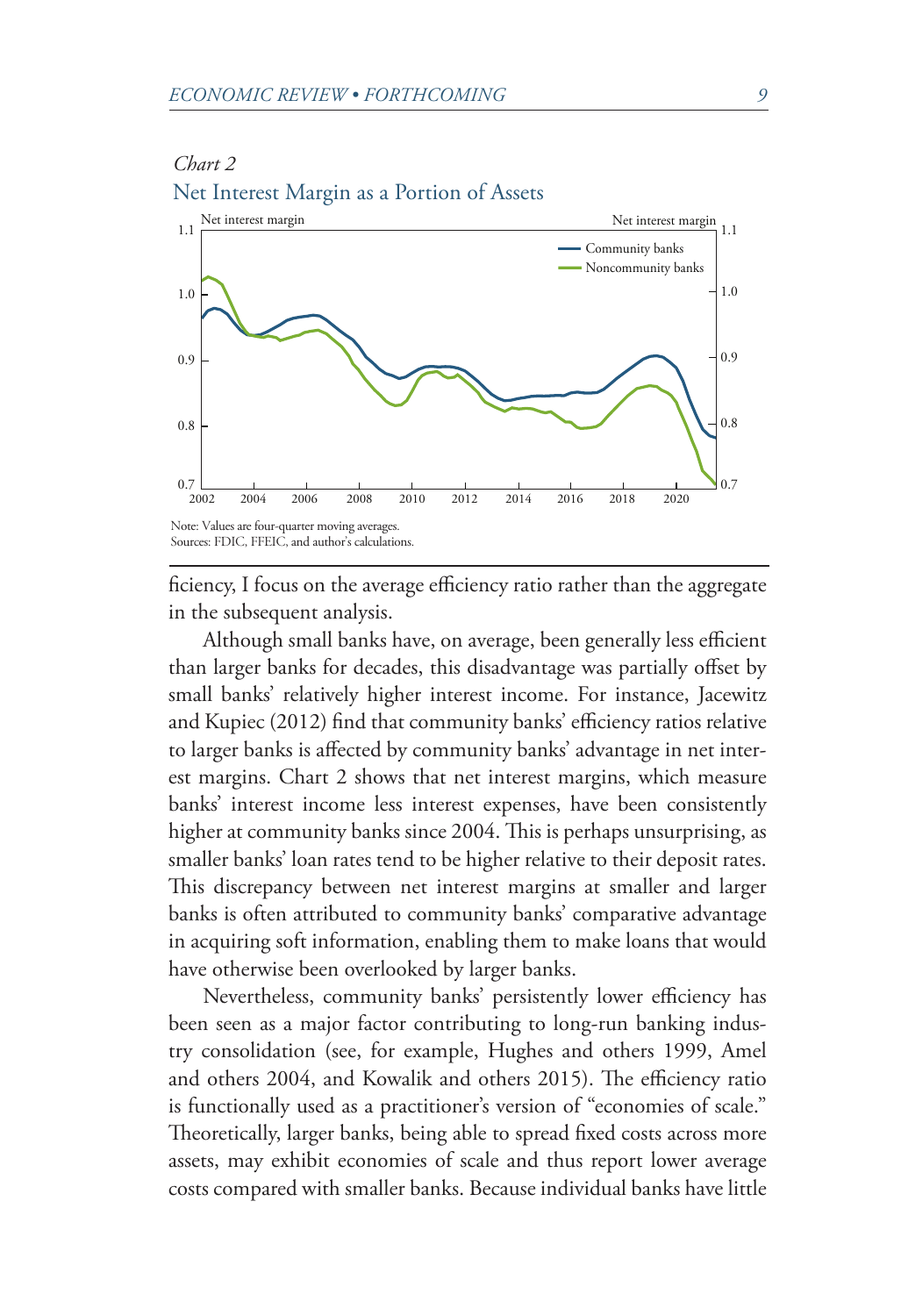influence on the federal funds rate and the national wholesale deposit market, most of the variable costs are found in banks' reported "noninterest expense." This logic, combined with observed lower efficiency, is often used as an explanation for why the number of small banks is decreasing. Moreover, it has been used as a motivating factor for mergers and acquisitions, further contributing to consolidation.

#### **II. Quantitative Analysis of Community Bank Efficiency**

Although asset size and efficiency are clearly linked, understanding what makes a bank efficient requires delving more deeply into what makes an individual bank unique. For example, community banks with riskier asset portfolios may be less efficient because they face larger monitoring or legal expenses, while community banks with less capital could be more efficient because raising capital to higher levels can be costly. On the other hand, Wall (1985) finds that more profitable small- and medium-size banks had lower interest and noninterest expenses, more transaction accounts, and higher capital. Other research has shown return on assets (ROA), net interest margins, and several other factors play an important role in a bank's efficiency. Hays, De Lurgio, and Gilbert (2009) test a classification model for predicting a community bank's efficiency and find that a bank's ROA, salaries, liquidity, equity, and charge-offs are significant predictors of efficiency. Dreschler, Savov, and Schnabl (2017) show that while there is significant variation in interest expenses (deposit rates) across community banks located in different counties, most of this variation is due to local competitive conditions. Most recently, following the emergence of the COVID-19 pandemic, Sengupta and Xue (2022) and others have shown that net interest margins, a major contributor to community banks' profitability, are now at historic lows for both small and larger banks.

To account for many of these alternatives, I perform a regression analysis that considers asset size, lending specialization, and ROA, among other characteristics. The analysis relies on Call Report data from the FFIEC. The distribution of efficiency ratios and other bank characteristics is generally "heavy tailed," in that extremely high and extremely low values are not rare. As a result, a few observations several orders of magnitude larger or smaller than the rest would tend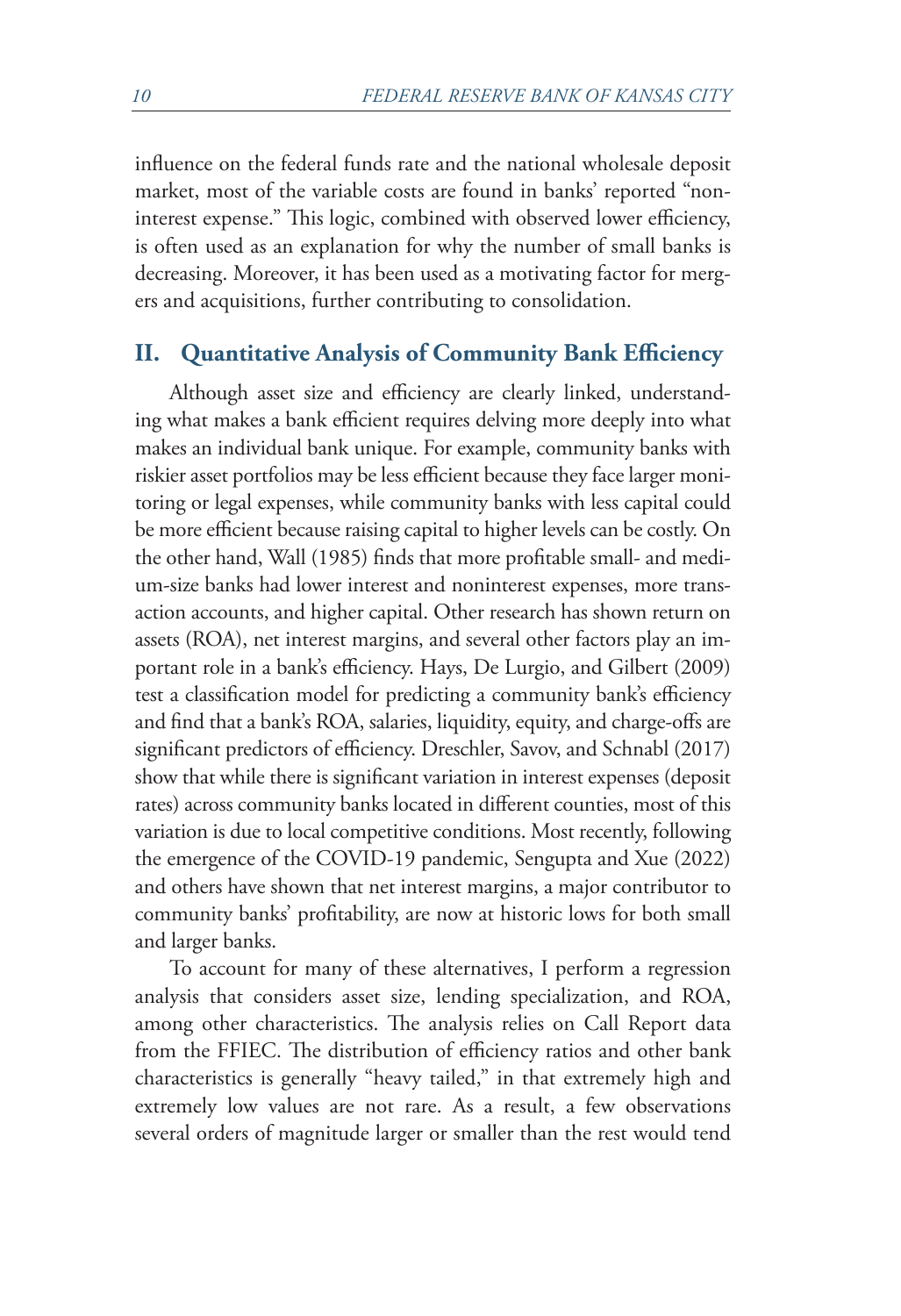<span id="page-6-0"></span>to dominate all other data. Therefore, for tractability, I drop observations with efficiency ratios, equity ratios, or ROAs below the first or above the 99th percentiles of the distribution from the analysis.

Table 1 provides summary statistics for selected key variables after this procedure. Even after removing extremely high and low values, the range of efficiency ratios for the full sample remains large, from 30 to 220 percent, with high variation. However, the average efficiency ratio of 71 percent is in line with expectations. The average efficiency ratio for community banks is also around 71 percent (as most banks are community banks), while the average for noncommunity banks is closer to 66 percent. Unsurprisingly, Table 1 shows that community banks have a smaller asset size and fewer branches than other banks. Furthermore, it shows that community banks tend to rely more on deposits as a source of funding. Otherwise, the bank characteristics are, on average, generally similar across community and noncommunity banks.

As noted in Section I, the efficiency ratio is defined as a bank's spending on operations as a portion of income. Using data from Call Reports, I decompose banks' overhead spending further into its constituent parts to examine finer, more targeted measures of efficiency. The major components of overhead spending are personnel expenses, such as the cost of salaries and benefits; premises expenses, such as the cost of branches and other buildings; and other expenses, including legal fees and goodwill impairment.<sup>3</sup>

Chart 3 shows how each of these components contributes to the total efficiency ratio over time. Salary expenses are the largest component of noninterest expenses, representing over half (around 58 percent) of the total efficiency ratio. Other expenses are the second-largest component, making up about one-third (around 30 percent) of the total efficiency ratio. Finally, premises expenses are the third-largest component, contributing just under 15 percent.

This decomposition allows me to calculate efficiency ratios for each component using expenses from the respective component in the numerator and net interest income plus noninterest income in the denominator. Thus, the "salary efficiency ratio" denotes a bank's spending on personnel per dollar of revenue, and so forth for the other component efficiency ratios.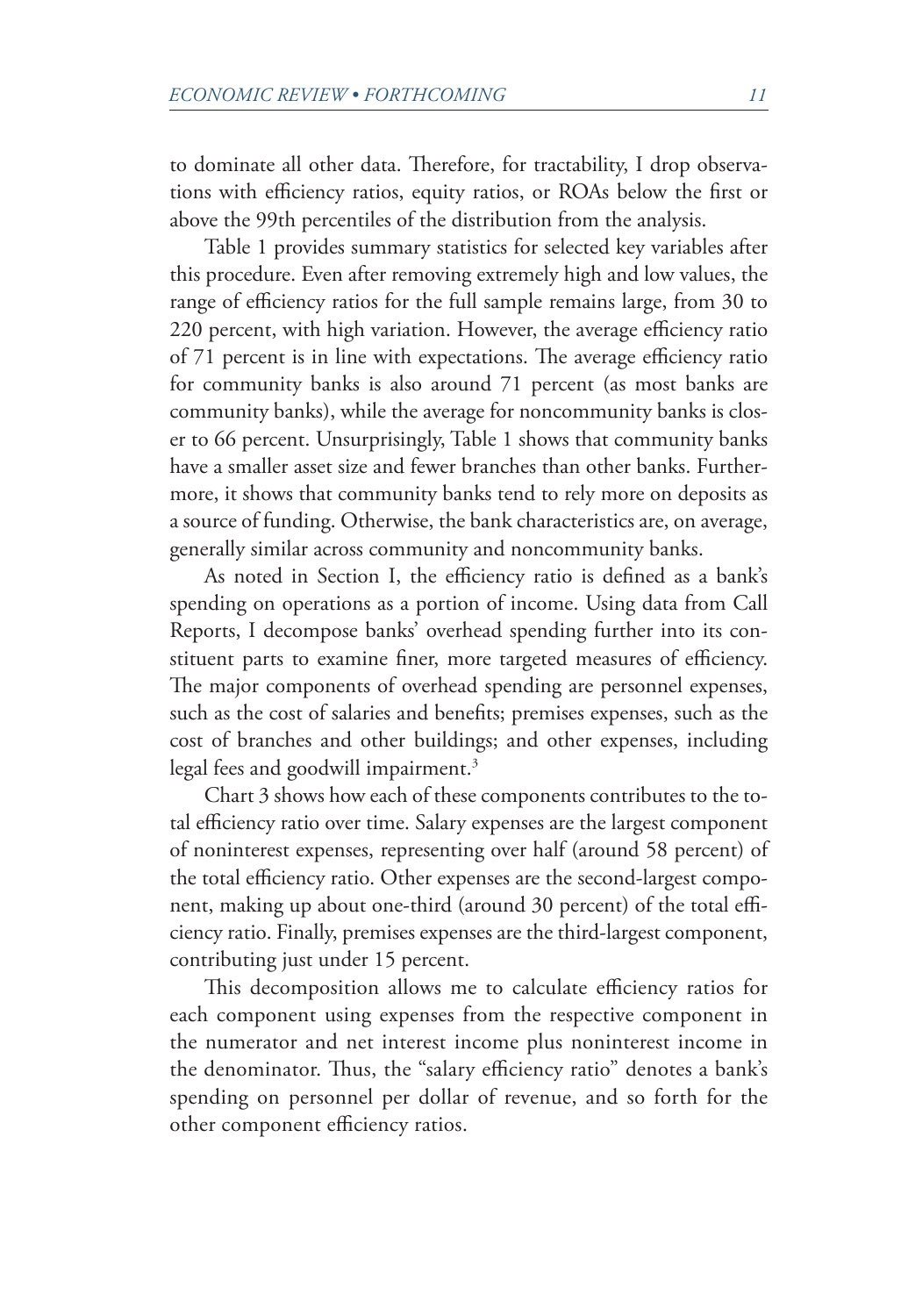| Independent variable   | Dependent variable |                    |          |                  |  |
|------------------------|--------------------|--------------------|----------|------------------|--|
|                        | Mean               | Standard deviation | Minimum  | Maximum          |  |
|                        | (1)                | (2)                | (3)      | (4)              |  |
| Community banks        |                    |                    |          |                  |  |
| Efficiency ratio       | 71.37              | 18.95              | 30.95    | 208.92           |  |
| Total assets (\$1,000) | 291,529.17         | 532,215.99         | 2,157.00 | 9,984,414.00     |  |
| Equity-to-assets       | 11.08              | 3.47               | 5.36     | 39.81            |  |
| Deposits-to-assets     | 68.80              | 8.91               | 0.00     | 92.85            |  |
| Return on assets       | 0.22               | 0.22               | $-1.45$  | 0.98             |  |
| Interest income        | 1.21               | 0.31               | $-12.92$ | 16.29            |  |
| Interest expense       | 0.31               | 0.23               | $-2.25$  | 8.05             |  |
| Noninterest income     | 0.18               | 0.33               | $-63.35$ | 47.40            |  |
| Noninterest expense    | 0.76               | 0.37               | $-63.05$ | 48.24            |  |
| <b>Branches</b>        | 6.23               | 7.98               | 1.00     | 169.00           |  |
| Observations           | 478,827            |                    |          |                  |  |
| Noncommunity banks     |                    |                    |          |                  |  |
| Efficiency ratio       | 65.61              | 19.92              | 30.96    | 208.90           |  |
| Total assets           | 20,619,012.79      | 144,138,456.68     | 4,749.00 | 3,290,398,000.00 |  |
| Equity-to-assets       | 11.21              | 4.35               | 5.37     | 39.82            |  |
| Deposits-to-assets     | 62.08              | 16.46              | 0.00     | 94.26            |  |
| Return on assets       | 0.23               | 0.24               | $-1.44$  | 0.98             |  |
| Interest income        | 1.21               | 0.51               | $-6.21$  | 9.22             |  |
| Interest expense       | 0.33               | 0.25               | $-2.76$  | 3.21             |  |
| Noninterest income     | 0.40               | 0.99               | $-21.50$ | 48.77            |  |
| Noninterest expense    | 0.84               | 0.95               | $-17.61$ | 47.45            |  |
| <b>Branches</b>        | 220.92             | 680.30             | 1.00     | 6,796.00         |  |
| Observations           | 34,354             |                    |          |                  |  |
| All banks              |                    |                    |          |                  |  |
| Efficiency ratio       | 70.98              | 19.07              | 30.95    | 208.92           |  |
| Total assets           | 1,652,406.49       | 37,642,199.50      | 2,157.00 | 3,290,398,000.00 |  |
| Equity-to-assets       | 11.09              | 3.53               | 5.36     | 39.82            |  |
| Deposits-to-assets     | 68.35              | 9.75               | 0.00     | 94.26            |  |
| Return on assets       | 0.22               | 0.23               | $-1.45$  | 0.98             |  |
| Interest income        | 1.21               | 0.32               | $-12.92$ | 16.29            |  |
| Interest expense       | 0.31               | 0.23               | $-2.76$  | 8.05             |  |
| Noninterest income     | 0.20               | 0.41               | $-63.35$ | 48.77            |  |
| Noninterest expense    | 0.77               | 0.43               | $-63.05$ | 48.24            |  |
| Office branches        | 20.60              | 184.17             | 1.00     | 6,796.00         |  |
| Observations           | 513,181            |                    |          |                  |  |

# *Table 1* Summary Statistics for Efficiency and Major Related Factors

Sources: FDIC, FFIEC, and author's calculations.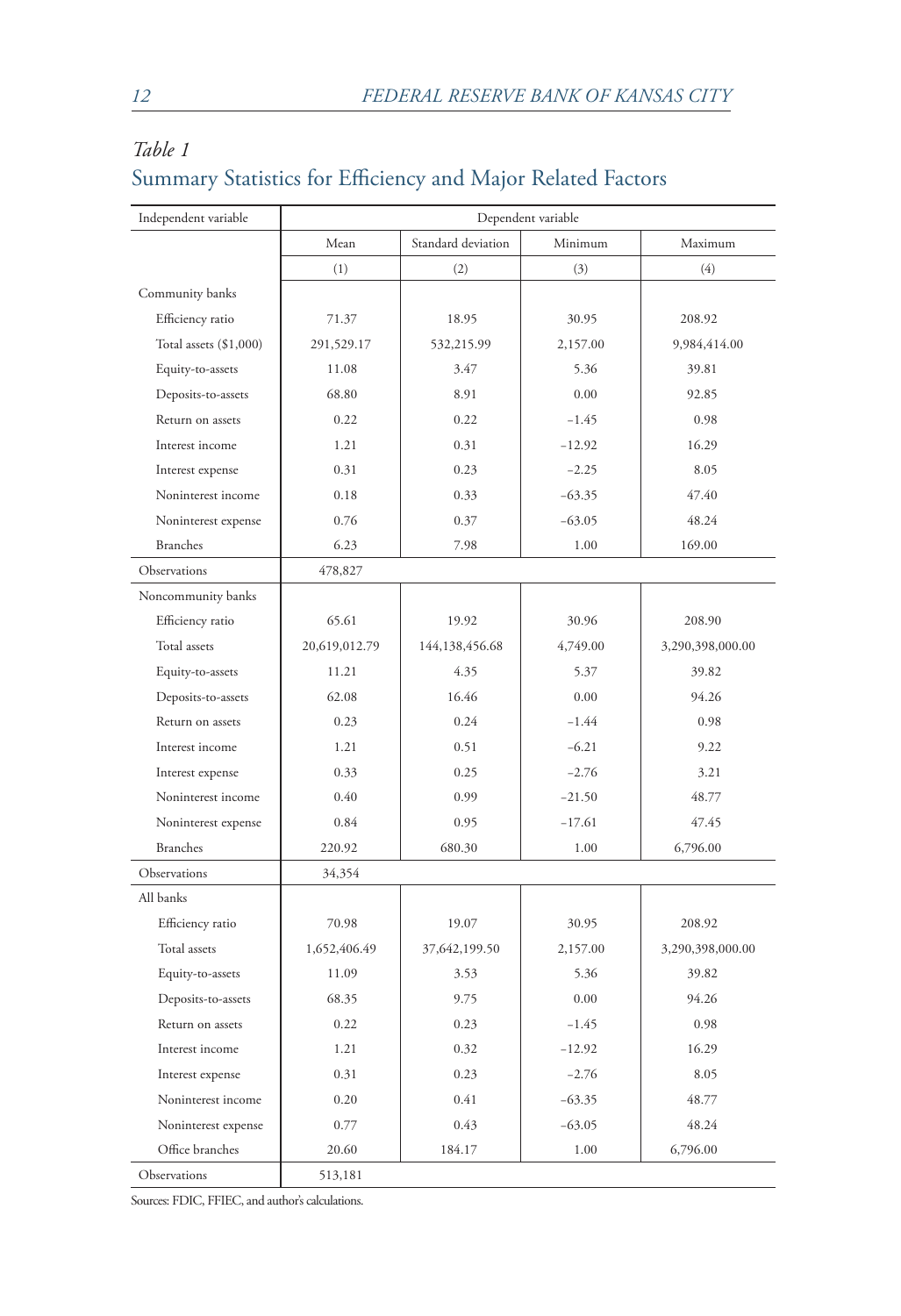#### *Chart 3*



#### Decomposition of Community Bank Efficiency Ratios

Although Panel A of Chart 4 shows that the salary efficiency ratio, the largest component of the overall efficiency ratio, has stayed relatively constant since 2009, Panel B shows that the average premises efficiency ratio has consistently fallen for both community and noncommunity banks. For community banks (blue line), the premises efficiency ratio fell from around 10 percent to around 8 percent. The general decline in premises expenses also follows a secular decline in the number of bank branches (dashed orange line in Panel B), from its most recent high of around 95,000 to its current level of around 70,000. Although the "other efficiency" ratio has also declined for both community and noncommunity banks (Panel C), I do not focus on this decline in the subsequent analysis due to the idiosyncratic nature of these expenses (for example, legal settlements and goodwill impairments). In sum, even though premises expenses are the smallest component of the overall efficiency ratio—representing less than 15 percent of noninterest expenses—improvements in premises efficiency have accounted for nearly 30 percent of the total gains in efficiency for community banks.

Much of community banks' steadily improving premises efficiency—and consequently overall efficiency—since 2009 can be attributed to a reduction in brick-and-mortar spending without an equivalent reduction in income. This steady reduction in brick-and-mortar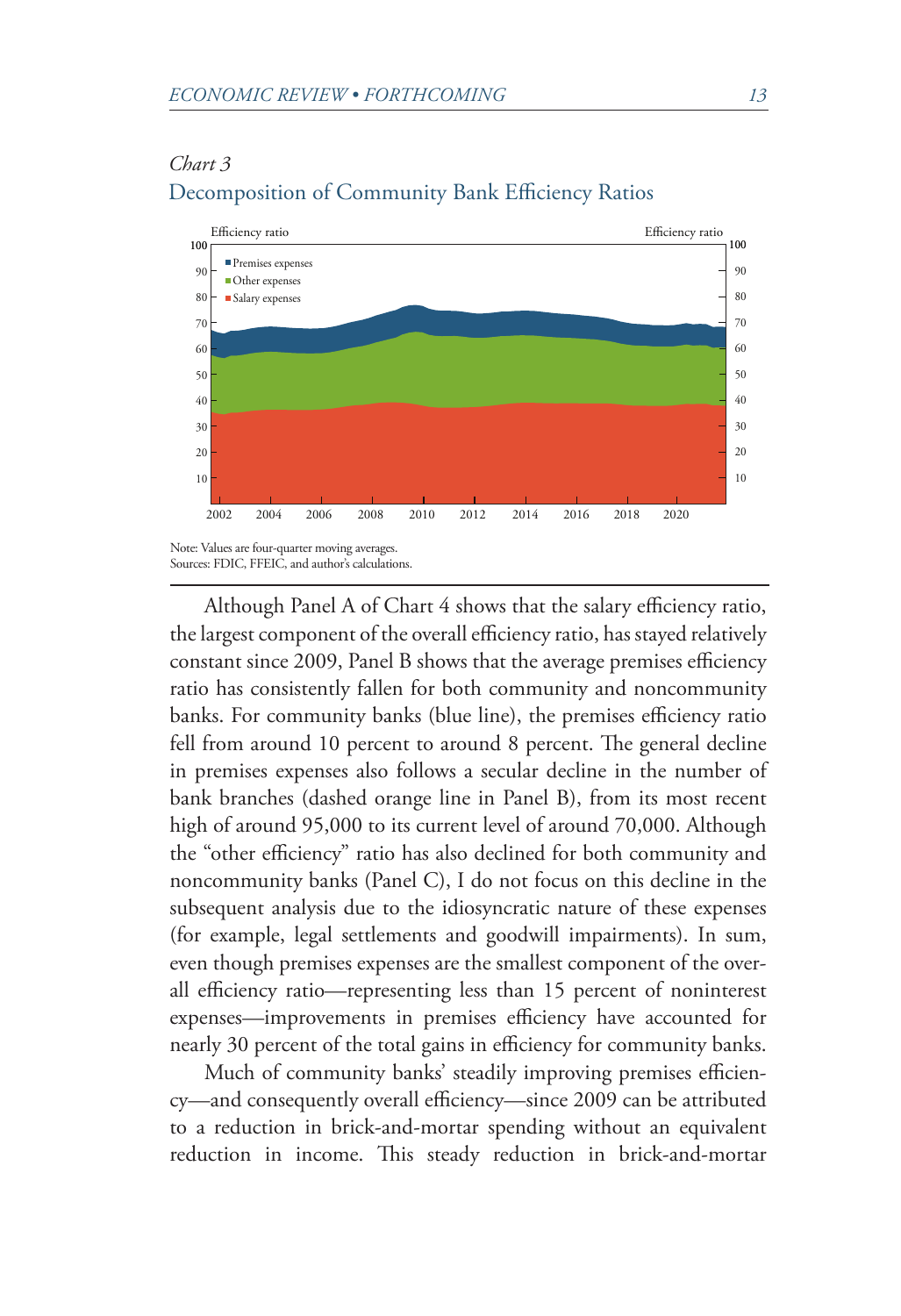







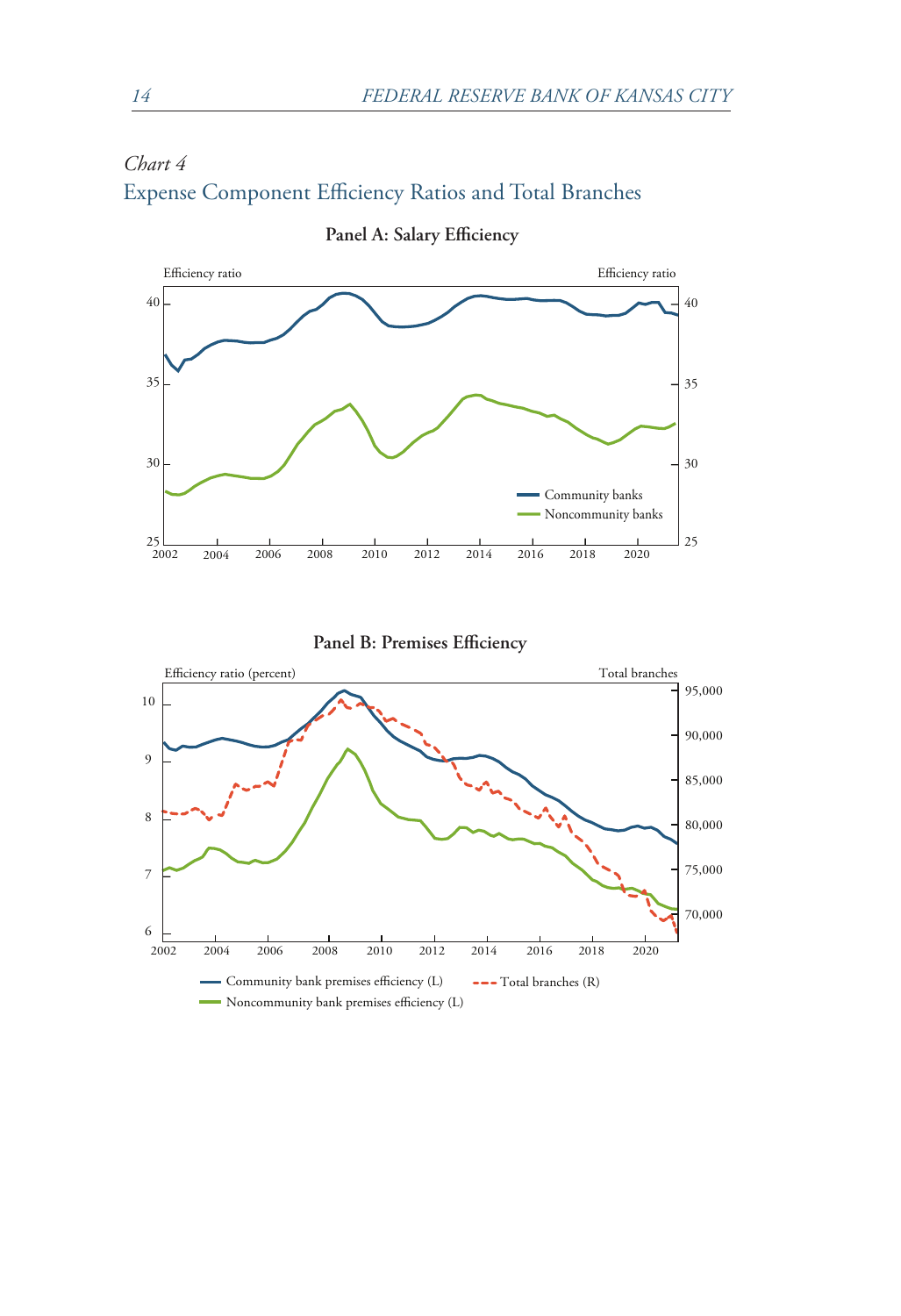#### <span id="page-10-0"></span>*Chart 4 continued*



**Panel C: Other Expenses Efficiency**

Sources: FDIC, FFEIC, and author's calculations.

spending has coincided with the widespread adoption of internet and mobile banking, suggesting that community banks (as well as noncommunity banks) have benefited from advances in internet and mobile banking, something we might have assumed they were less equipped to do. In fact, according to the Conference of State Banking Supervisors, community banks have nearly a 96 percent adoption rate for mobile banking (CSBS 2021).

Using Call Report data, I examine the relationship between community banks' core characteristics and efficiency ratios, as well as their component efficiency ratios, in Table 2[.4](#page-15-0) The table provides the results of a statistical model relating the efficiency ratio and the component efficiency ratios to asset size as well as several other common bank characteristics that loosely follow regulatory CAMELS ratings (capital adequacy, asset quality, management, earnings, liquidity, and sensitivity). Positive coefficients indicate that higher values of that characteristic are associated with worse efficiency, and vice versa for negative coefficients. The table highlights that size, specialization (especially in agricultural lending), number of branches, and delinquency rate have the clearest relationships with efficiency at community banks.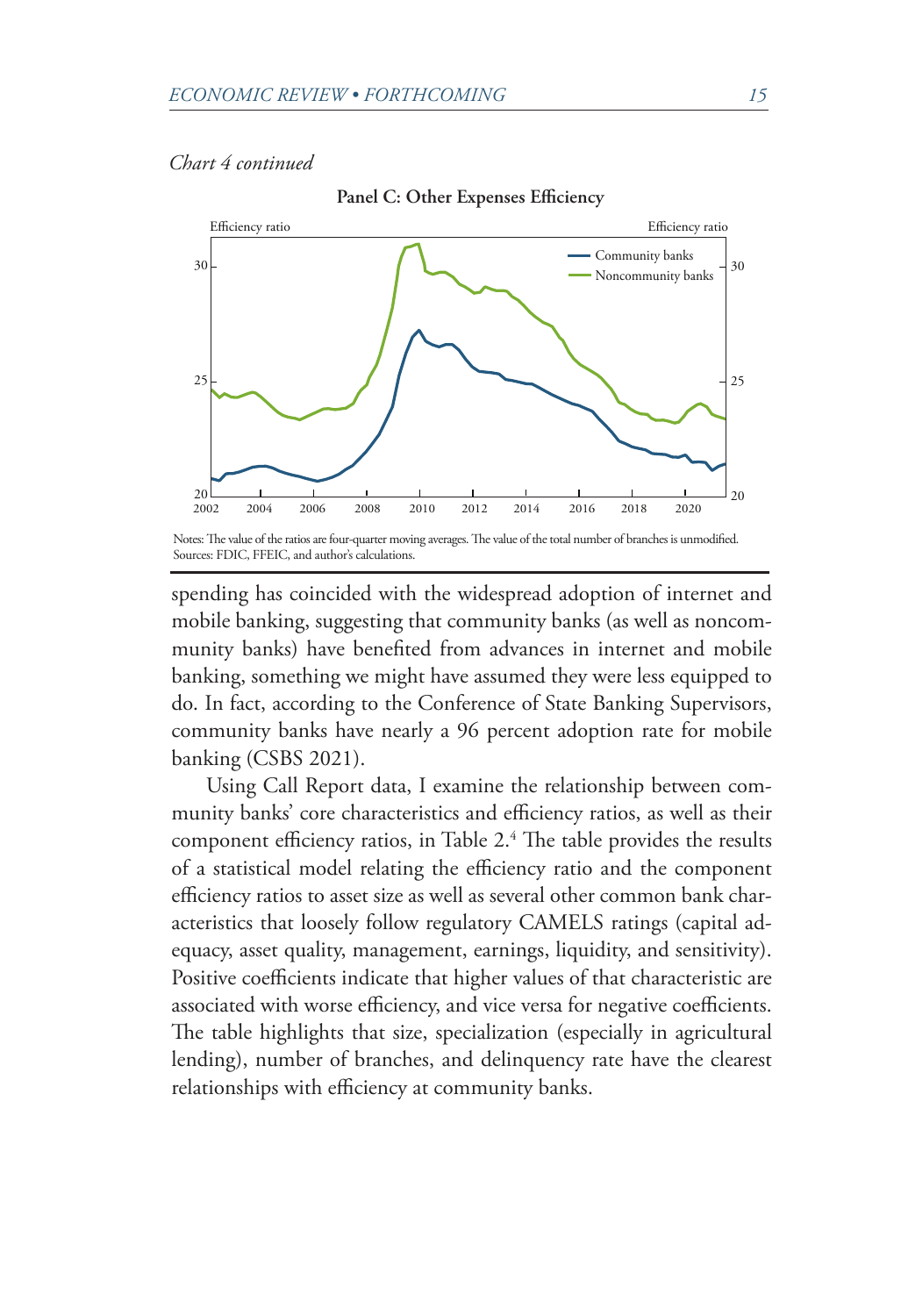## *Table 2*

# Estimated Relationships between Community Bank Characteristics and Bank Efficiency Ratios

| Independent variable    | Dependent variable |                            |                              |                                    |  |
|-------------------------|--------------------|----------------------------|------------------------------|------------------------------------|--|
|                         | Efficiency ratio   | Salary<br>efficiency ratio | Premises<br>efficiency ratio | Other expenses<br>efficiency ratio |  |
|                         | (1)                | (2)                        | (3)                          | (4)                                |  |
| log(asserts)            | $-6.680***$        | $-2.436***$                | $-1.231***$                  | $-2.990***$                        |  |
|                         | $(-27.50)$         | $(-15.71)$                 | $(-19.64)$                   | $(-21.80)$                         |  |
| Brokered-to-deposits    | $-0.0132$          | $-0.0189*$                 | $-0.00844$                   | 0.0135                             |  |
|                         | $(-1.33)$          | $(-1.81)$                  | $(-1.56)$                    | (1.49)                             |  |
| Listing-to-deposits     | $0.155***$         | $0.0489**$                 | $0.0186**$                   | $0.0863***$                        |  |
|                         | (3.41)             | (2.57)                     | (2.51)                       | (3.37)                             |  |
| CLD-to-assets           | $-0.343***$        | $-0.105***$                | $-0.0491***$                 | $-0.186***$                        |  |
|                         | $(-8.65)$          | $(-4.10)$                  | $(-5.10)$                    | $(-8.65)$                          |  |
| Farm-to-assets          | $-0.650***$        | $-0.193***$                | $-0.0974***$                 | $-0.364***$                        |  |
|                         | $(-23.79)$         | $(-12.30)$                 | $(-15.04)$                   | $(-23.90)$                         |  |
| SFR-to-assets           | $0.0686***$        | $0.0430***$                | 0.000648                     | $0.0265***$                        |  |
|                         | (5.64)             | (5.39)                     | (0.20)                       | (3.95)                             |  |
| CRE-to-assets           | $0.0514***$        | $0.0306***$                | $0.0261***$                  | $-0.00554$                         |  |
|                         | (2.92)             | (2.85)                     | (5.85)                       | $(-0.58)$                          |  |
| CI-to-assets            | $-0.221***$        | $-0.0778***$               | $-0.0424***$                 | $-0.105***$                        |  |
|                         | $(-8.52)$          | $(-4.82)$                  | $(-6.83)$                    | $(-7.75)$                          |  |
| Leverage ratio          | $-0.588***$        | $-0.146***$                | $-0.119***$                  | $-0.321***$                        |  |
|                         | $(-9.68)$          | $(-4.15)$                  | $(-8.11)$                    | $(-10.22)$                         |  |
| Delinquent-to-assets    | 1.564***           | $0.159**$                  | $0.176***$                   | $1.221***$                         |  |
|                         | (13.07)            | (2.39)                     | (7.17)                       | (17.03)                            |  |
| ALLL-to-assets          | $-0.874*$          | $-0.998***$                | $-0.362***$                  | $0.608**$                          |  |
|                         | $(-1.78)$          | $(-3.23)$                  | $(-3.57)$                    | (2.57)                             |  |
| log(branches)           | 3.298***           | $0.852***$                 | $1.289***$                   | $1.002***$                         |  |
|                         | (12.84)            | (5.42)                     | (19.95)                      | (7.29)                             |  |
| Dividends-to-assets     | $-8.468***$        | $-4.086***$                | $-1.354***$                  | $-3.024***$                        |  |
|                         | $(-10.73)$         | $(-10.93)$                 | $(-11.70)$                   | $(-8.77)$                          |  |
| Constant                | $159.1***$         | 72.02***                   | 23.78***                     | 62.92***                           |  |
|                         | (58.72)            | (41.01)                    | (32.69)                      | (40.93)                            |  |
| Observations            | 17,7562            | 17,7562                    | 17,7562                      | 17,7562                            |  |
| Adjusted R <sup>2</sup> | 0.233              | 0.100                      | 0.131                        | 0.212                              |  |

\* Significant at the 10 percent level

\*\* Significant at the 5 percent level

\*\*\* Significant at the 1 percent level

Notes: Table provides parameter estimates yielded from regressing efficiency ratios on the independent variables listed for community banks. Columns 1–4 provide the estimates for the corresponding efficiency ratio. Below each estimate are *t*-statistics in parentheses. All regressions include time fixed effects. Errors are clustered to allow for arbitrary patterns of

correlation within bank observations.

Sources: FDIC, FFIEC, and author's calculations.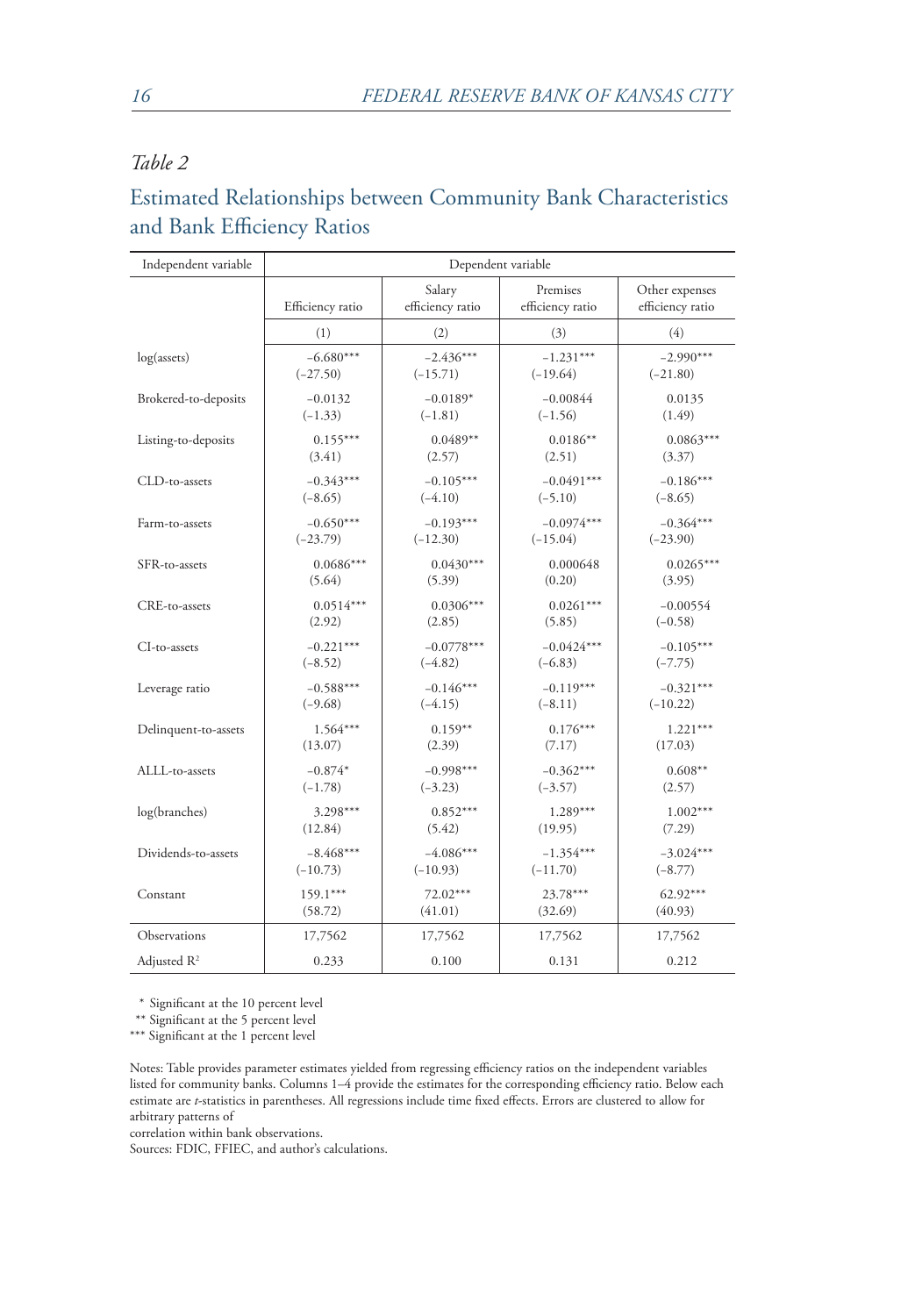A bank's asset size, irrespective of whether it is a community bank, is still closely related to its efficiency. A community bank that is 1 percent larger, on average, has more than a 7 percentage point better (lower) overall efficiency ratio. However, the premises efficiency ratio is only one point lower, suggesting that asset size may matter less to efficiency gains from brick-and-mortar savings.

Capital is correlated with efficiency, but perhaps in a surprising way. Community banks with a higher leverage ratio, after accounting for the other common factors, are on average significantly more efficient than banks with lower capital. Dividend payments, as a fraction of assets, also have a statistically significant correlation with efficiency. Although paying additional dividends will, all else equal, decrease capital, community banks with more capital *and* community banks with higher dividends tend to be more efficient overall. One possible explanation is that due to regulatory oversight, larger dividend payments are approved only for banks that are otherwise especially well managed, safe, and sound. It is worth noting that higher dividends are most closely related to salary efficiency. This relationship aligns with a compensation decision faced by many family-owned community banks: should owners, who at the smallest banks are often also managers and part of the staff, be compensated via salary or cash dividends? If community banks compensate owners via dividends, they can reduce salaries by a commensurate amount, thereby reducing expenses and mechanically increasing efficiency.

A community bank's lending portfolio composition is also related to efficiency. Portfolios with a higher proportion of construction and land development (CLD), farm, and commercial and industrial (C&I) loans tend to be significantly more efficient. In contrast, community banks that are more concentrated in single family residential (SFR) and commercial real estate (CRE) loans tend to be less efficient. In conjunction, these two relationships may be a bit puzzling, as these two loan types are quite different from one another. SFR real estate credit tends to be heavily commoditized and trades on a national market, whereas CRE credit tends to be relatively heterogeneous and local. As one might expect, the total value of delinquencies as a fraction of assets is strongly associated with worse efficiency. However, once problem assets have been accounted for, community banks with higher allowances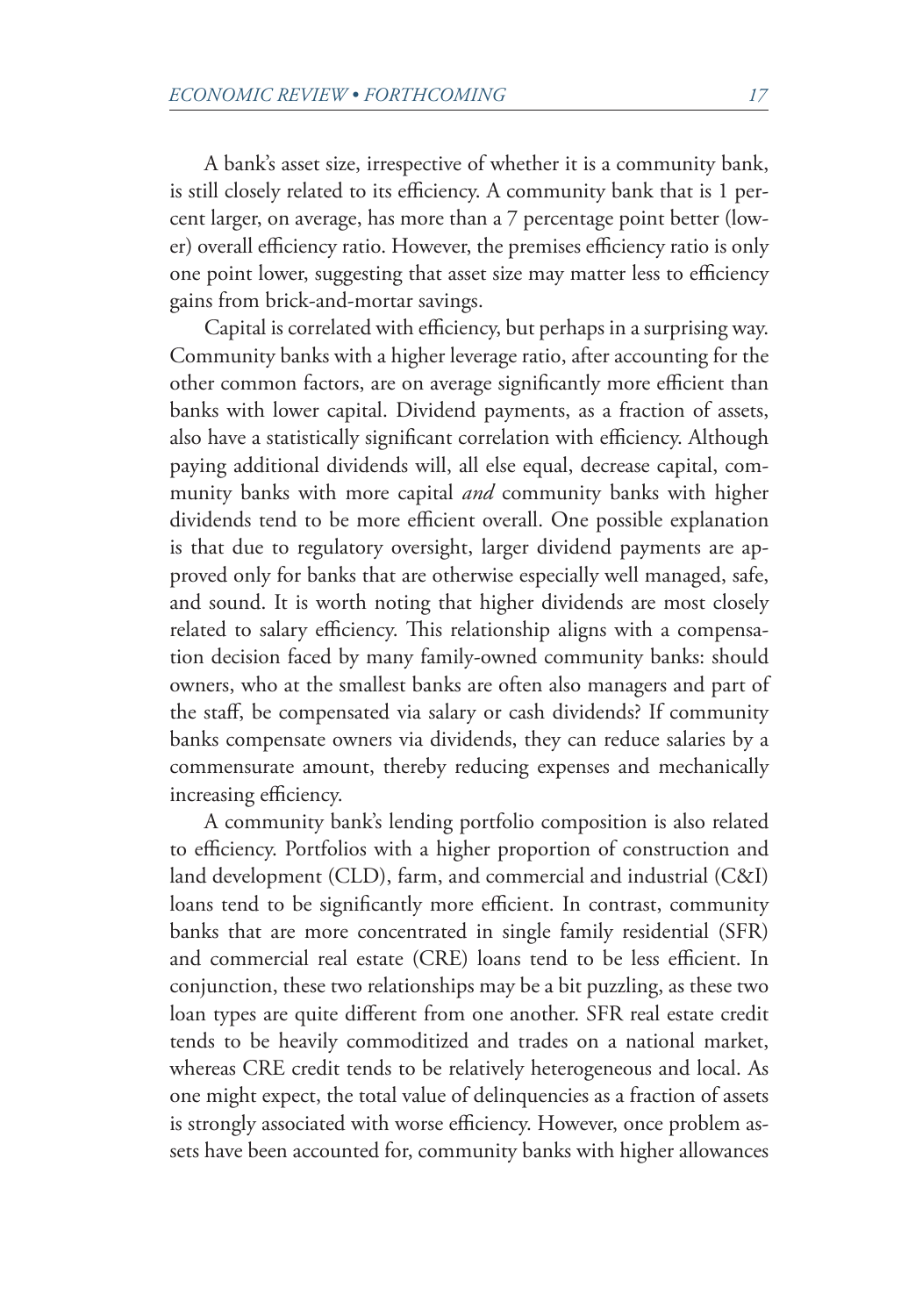for loan and lease losses (ALLL) as a fraction of assets are more efficient, on average. Thus, while more problem loans are clearly negative for a bank, appropriately provisioning for possible problem loans is actually correlated with more efficient banks.

Brokered and listing service deposits are both typically associated with a higher dependence on a type of internet-based deposits that tend to be more expensive and less stable. However, a higher use of brokered deposits is not significantly related to efficiency ratios, and listing service deposits are significantly related to worse efficiency, both in total efficiency and across all the individual subcomponents.

Finally, and consistent with the rise of mobile banking contributing to community banks' efficiency gains, more branches are significantly associated with worse efficiency. The relationship is strongest for premises efficiency, but also strong for overall, salary, and other efficiency. The estimate suggests that a 1 percent reduction in the number of branches is associated with a 3 percentage point better (lower) efficiency ratio.

#### **Conclusion**

Community banks play a central role in credit allocation to small businesses and small communities in the United States economy. However, the number of community banks has been steadily decreasing for decades. Although this decline has often been attributed to community banks' relative inefficiency compared with noncommunity banks, community banks have actually seen steadily improving efficiency since the end of the 2008 global financial crisis. I separate the standard efficiency ratio into its individual components and show that much of community banks' efficiency gains can be attributed to improvements in brick-and-mortar expenses. Although some improvement in average efficiency may be attributed to higher survival rates among relatively efficient banks, the mechanism for this progress has been disproportionately through premises efficiency. Coinciding with the rise of internet and mobile banking, community banks have been able to maintain profitability even while decreasing costs devoted to premises. When compared with the experience of larger banks, this suggests that community banks have benefited similarly from these technological developments. Although a bank's business model, asset size and quality, and capital still matter to efficiency, community banks have made and con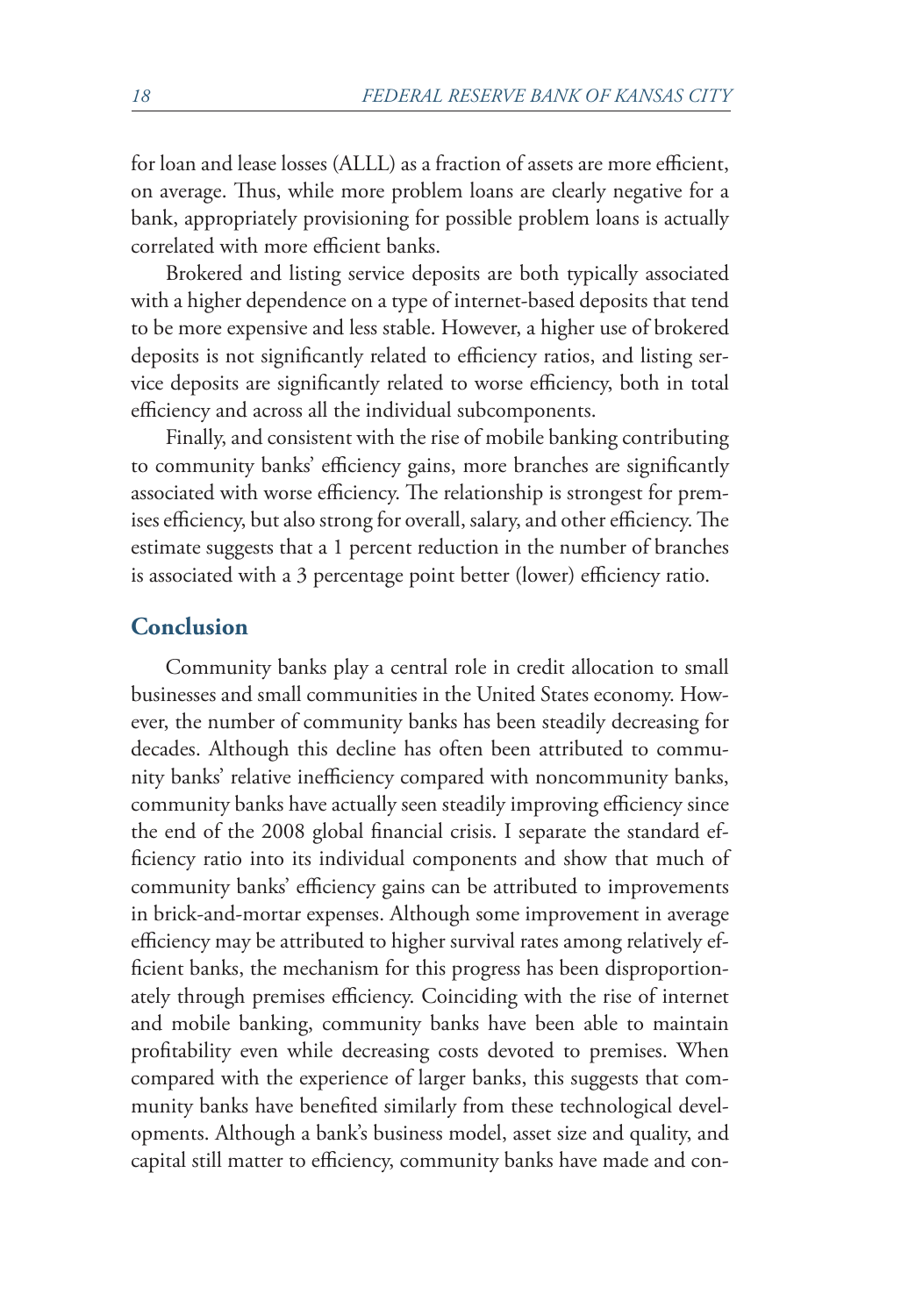tinue to make meaningful and significant gains even as the mode of banking shifts from being branch based to mobile and internet based.

From a regulatory perspective, policy primarily predates internet and mobile banking and has therefore traditionally relied on the geographical distribution of branches in the approval of mergers and for Community Reinvestment Act assessments. However, the decreasing importance of a bank's branches for servicing the needs of the public has mirrored the rise of internet and mobile banking. The results here suggest that branch restrictions are likely now less costly to community banks, though given internet and mobile banking, community banks may also be less effective in ensuring adequate credit allocation to local communities.

As mobile banking is likely to continue growing, my results suggest that community banks will continue to reap benefits from gains in brick-and-mortar efficiencies, while still being able to maintain similar relative levels of net income. Any mobile-oriented investments made by community banks over the course of the COVID-19 pandemic may act to fortify or increase these efficiency gains. Indeed, Kutzbach and Pogach (2022) find that technological investments made before the pandemic expanded banks' reach to new borrowers. However, as the efficiency gains have been similar for noncommunity banks, it is unlikely that the gains experienced by community banks will materially affect current long-term trends in consolidation. The risk remains that technological advancements, as well as a continued transition away from physical locations, will further reduce community banks' traditional advantage in soft information acquisition, fundamentally cutting into the community bank business model.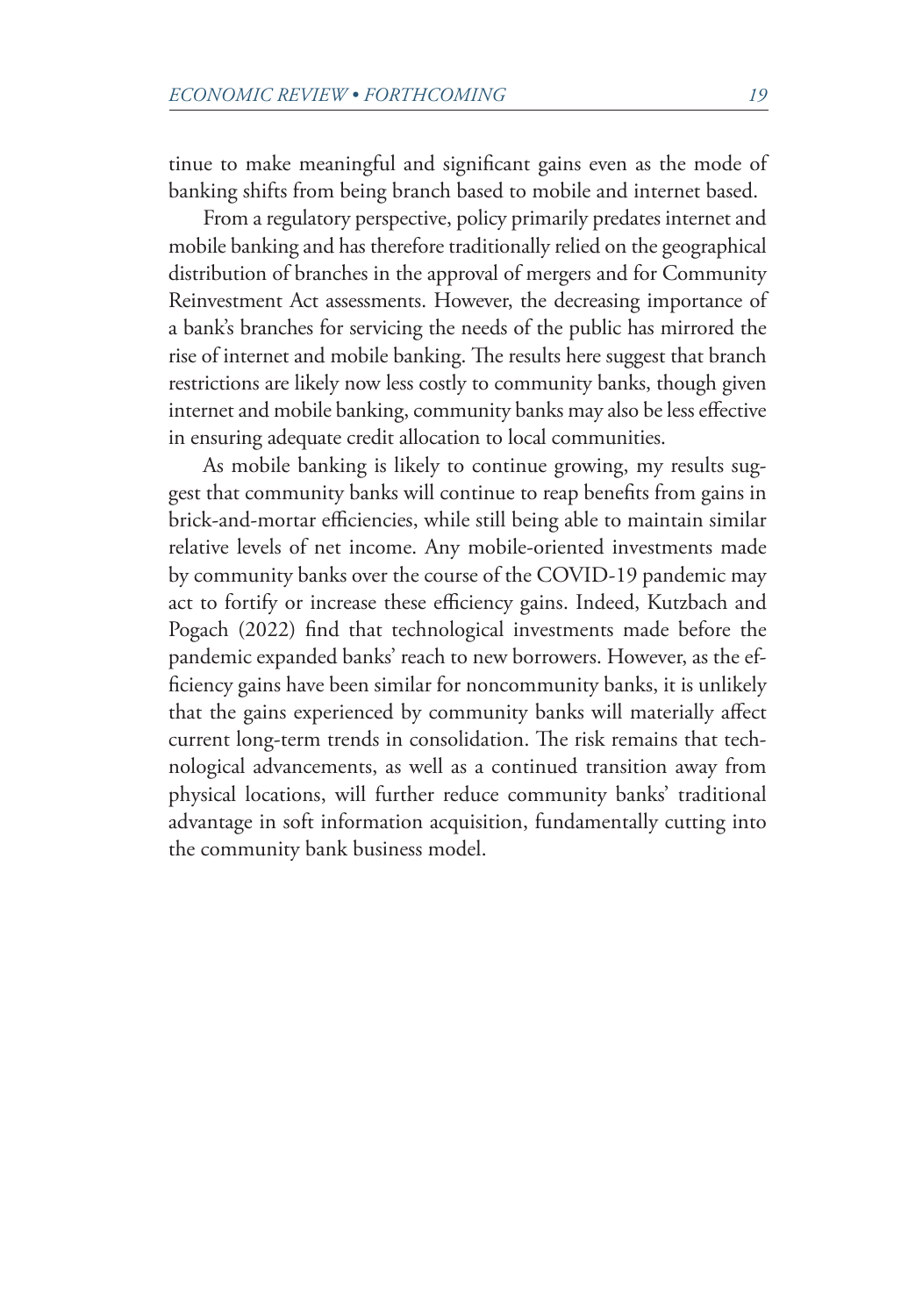#### **Endnotes**

<span id="page-15-0"></span>[1](#page-2-0) All results presented in subsequent sections are qualitatively identical to those from the same analysis using a cutoff of \$10 billion in total assets, another commonly used alternative definition of a community bank. [2](#page-2-0)

<sup>2</sup>Throughout this paper, the term "efficiency" refers to the "efficiency ratio," and the two are used interchangeably.

<sup>[3](#page-6-0)</sup>Berger and Mester (2003) point out that analyzing both the numerator and the denominator of the efficiency ratio is important to a full understanding of bank efficiencies. However, to keep the analysis as simple as possible, I focus on differences in the numerator (overhead expenses).

 $\rm ^4$  $\rm ^4$ These relationships represent correlations only and should not be interpreted as causal.